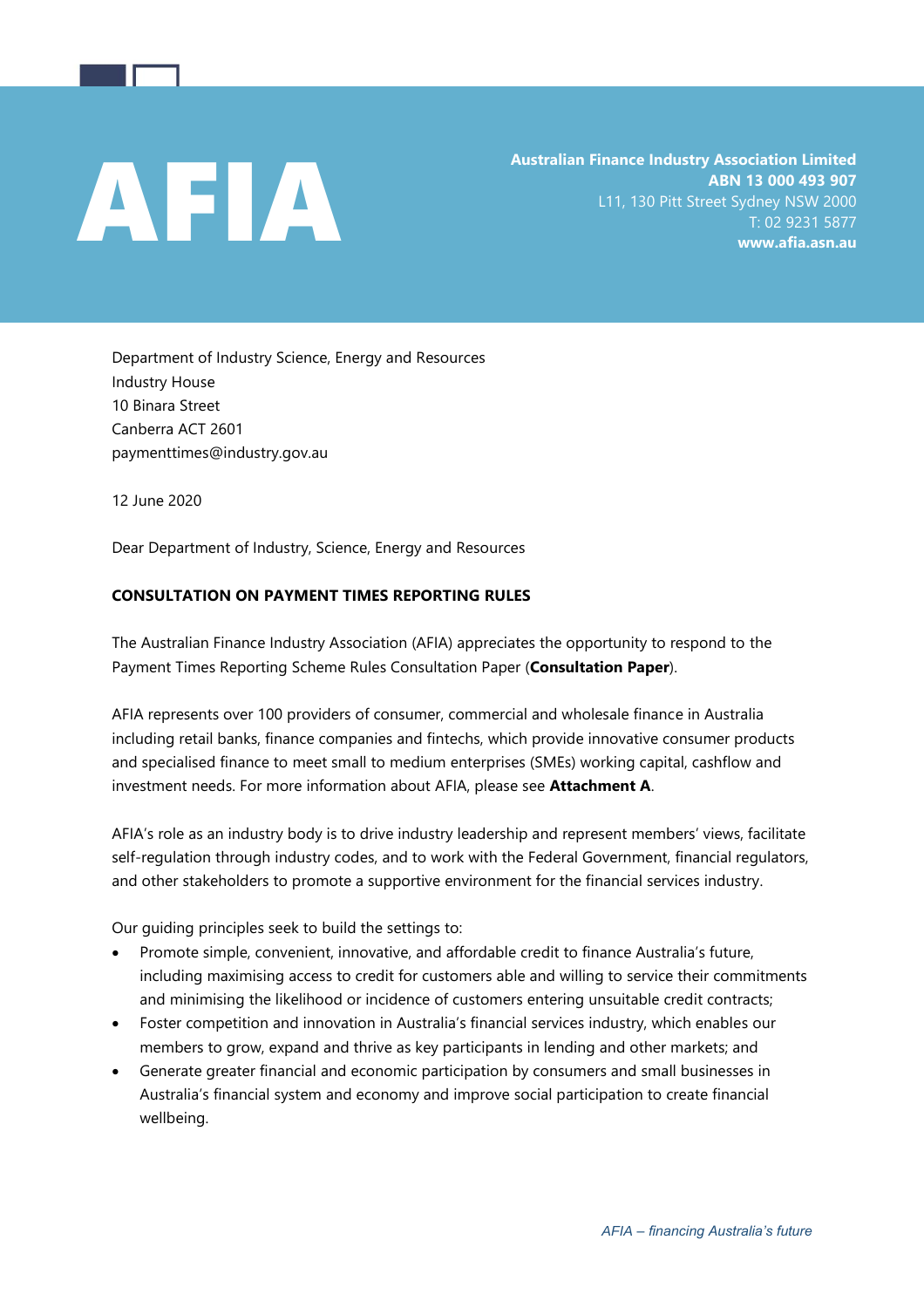To do so, we focus on the key drivers that provide positive customer outcomes, foster competition, and innovation within industry, and facilitate financial, economic and social engagement by both customers and industry.

We note that while members have contributed to our submission, the position being put by AFIA may not reflect a particular member's organisationally-specific position on all of the issues. These will get captured through a submission from that organisation.

## **OUR SUBMISSION**

The Australian Government has proposed legislation that would establish a new Payment Times Reporting Framework (**the Framework**) for large businesses with over \$100 million in annual turnover. The Framework is composed of the *Payment Times Reporting Bill 2020* (**the Bill**) which is currently before Parliament, and the Payment Times Reporting Rules 2020 (**the Rules)** which is the subject of the Consultation Paper.

The Government has stated that the Framework would address the issue of late payments from large to small business, and cover approximately 2,500 of Australia's largest businesses, including foreign companies and government corporate entities, with the overall goal of improving payment outcomes for Australian small businesses through improved transparency. We understand from the Consultation Paper that, subject to the passing of the Bill, large businesses with a turnover of over \$100million will be required to:

- Report their small business payment information within 6 months of the intended Scheme commencement date of 1 January 2021 (therefore first report will be 30 June 2021); and
- Report their small business payment information to a central web portal, which will be made available on a public website (this is called the Payment Times Reporting Small Business Identification Tool (**the Tool**), the intent being that the Tool will assist large businesses with the process of identifying their small business suppliers - we note that the Department of Industry, Science, Energy and Resources (**DISER**) is tasked with developing the Tool.

AFIA has previously worked closely with the Australian Small Business and Family Enterprise Ombudsman (ASBFEO) to provide protections and support to the small business community<sup>1</sup>. We note that the ASBFEO has welcomed the legislation<sup>2</sup> and AFIA (including our members that provide supply chain financing solutions) are equally as supportive of its introduction and its underlying policy intention of protecting small business in Australia through helping deliver fairer, faster payment times and terms for small businesses.

Our recommendations in response to the Consultation Paper are made with regard to the current environment (i.e. a period of unprecedented disruption caused by the COVID-19 pandemic) and are built on the following principles:

• Continued support for small business as demonstrated in the work that AFIA does with the government, the ASBFEO, with its members and with the community; and

<sup>&</sup>lt;sup>1</sup> For example, AFIA has helped its Online Small Business Lender members to come together to release a Code of best practise lending principles: https://www.afia.asn.au/aosbl

<sup>2</sup> https://www.asbfeo.gov.au/news/news-articles/ombudsman-welcomes-payment-times-reporting-bill-2020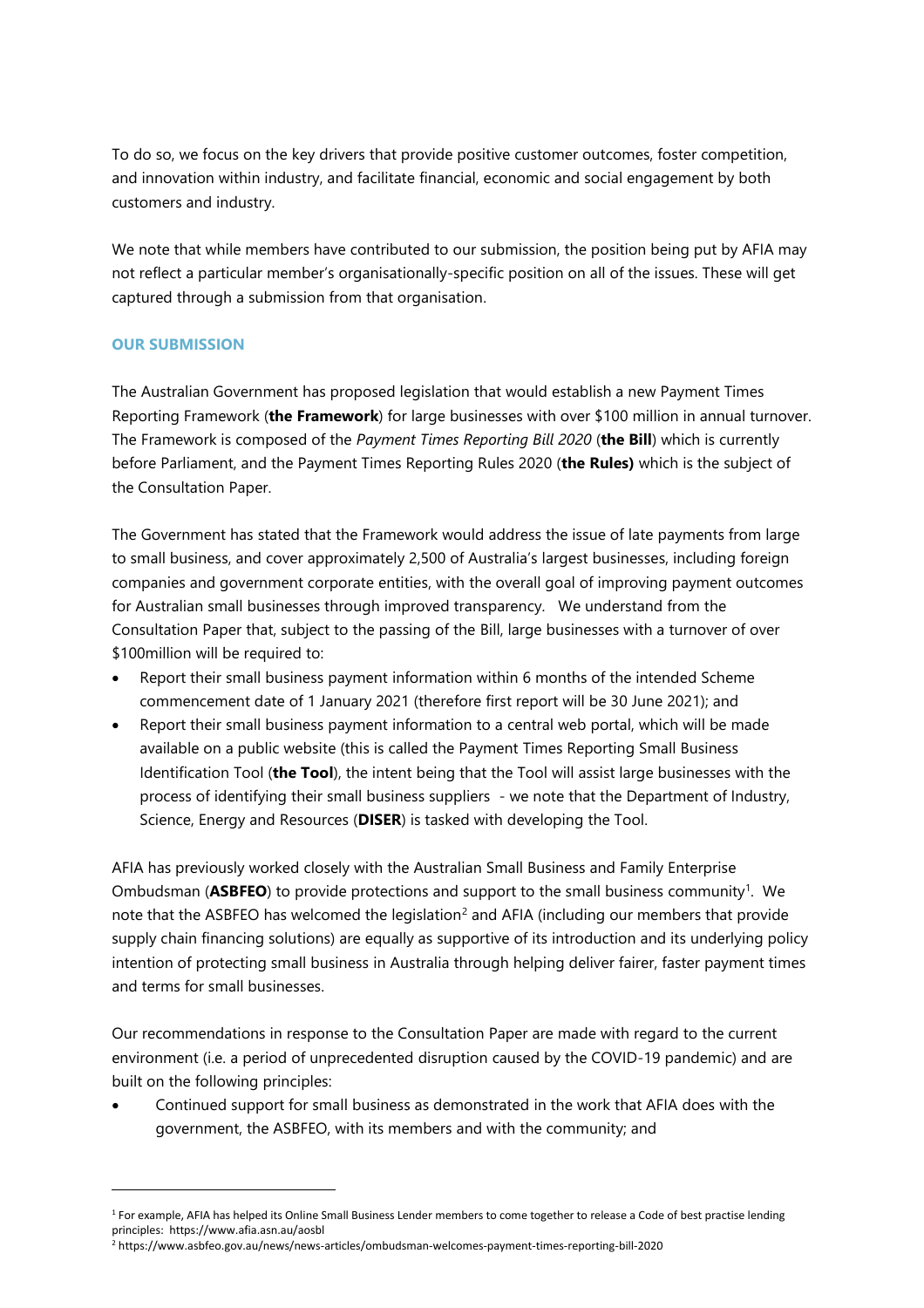• The Payment Reporting Framework is fit for purpose and should be implemented to ensure that the proposed regime is simple, clear, transparent, balanced (without imposing an unnecessary administrative burden) and is easy to utilise.

## Key Recommendations

AFIA recommends DISER:

- 1. Release the Tool, as well as guidance on how to use the Tool, *as soon as possible* to enable large business to review and implement the necessary changes to processes and procedures to enable the required reporting.
- 2. Provide guidance:
	- o to small business on how to use the reports to make more informed decisions in relation to their businesses and in relation to their customers; and
	- o material to reporting entities, for example templates and further help on interpreting the requirements of the legislation.
- 3. Be mindful of the significant disruption caused by the COVID-19 crisis on businesses as they move to remote working, establish and integrate new technologies and establish new ways of working and workforce planning as a result and then have to transition back to work albeit in a potentially different manner. As a result, include a review or grace period when implementing the new reporting mechanism so as to ensure any solution is right sized and fit for purpose for a post COVID-19 environment for small and large business.

Our detailed responses are at **Annexure B**.

## **CLOSING COMMENTS**

We hope you find our submission helpful and useful in continuing to develop the Tool and the Rules. Should you wish to discuss our feedback further, or require additional information, please contact Naveen Ahluwalia, Director, Policy & Regulatory Affairs at [naveen@afia.asn.au](mailto:naveen@afia.asn.au) or 02 9231 5877.

Kind regards

Abom

Karl Turner **Chief Operating Office**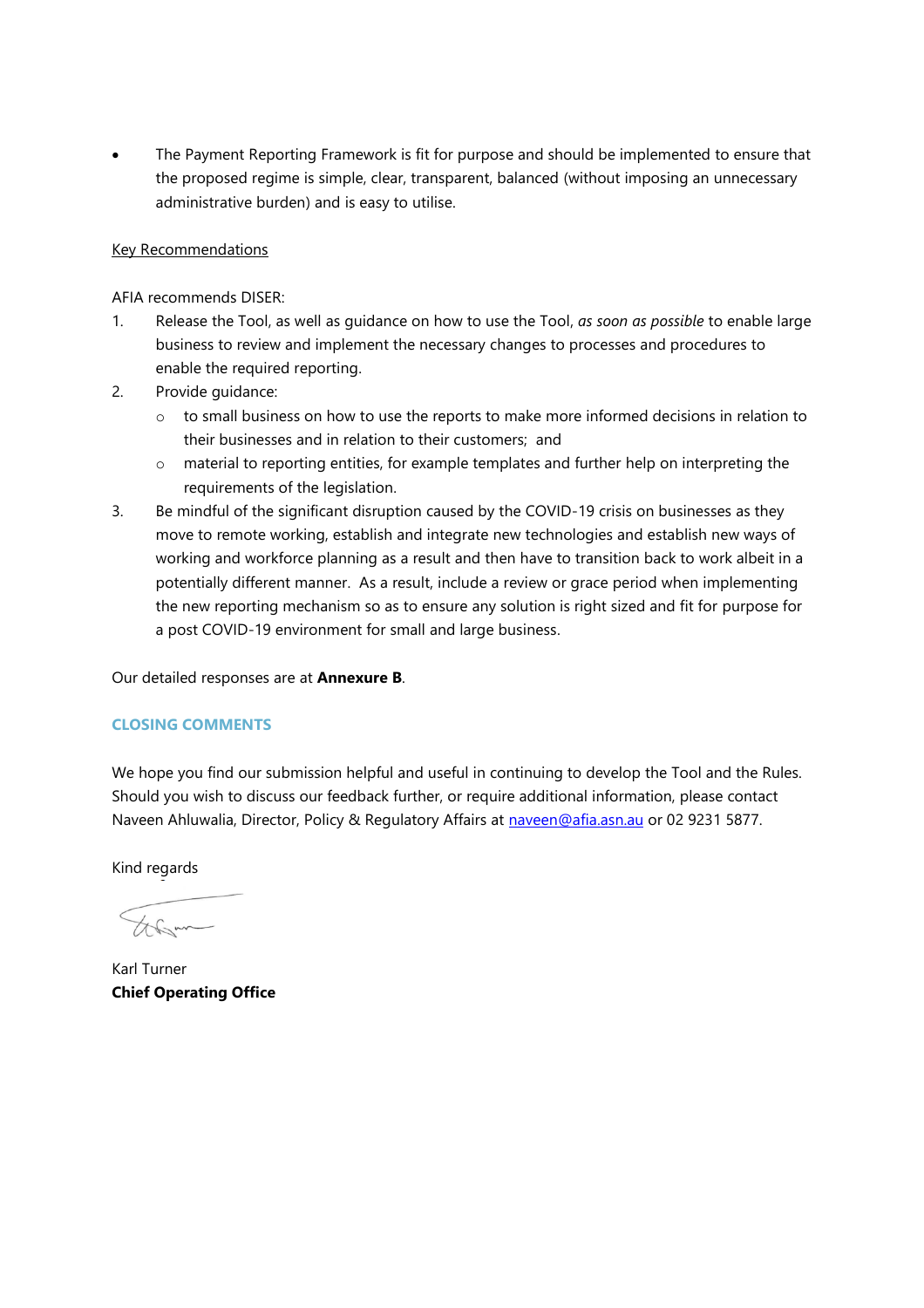# **ATTACHMENT A: AFIA BACKGROUND**

The Australian Finance Industry Association (AFIA) is the voice of a diverse Australian finance industry.

AFIA represents over 100 providers of consumer, commercial and wholesale finance in Australia, which includes:

- Major, regional and mutual/community owned banks
- Providers of consumer finance, including home loans, personal loans, consumer leases, credit cards, buy now pay later services, and debt purchasers
- Providers of land finance, including residential and commercial mortgages and bridging finance
- equipment financers, including commercial equipment financing ranging from agri-equipment to small ticket equipment financing
- Motor vehicle financiers, including consumer motor finance, novated motor finance, small business motor finance and heavy vehicle finance
- Fleet leasing and car rental providers, and
- Providers of commercial finance, including secured and unsecured loans and working capital finance to businesses, including small businesses.

AFIA's members range from ASX-listed public companies through to small businesses providing finance, which operate via a range of distribution channels, including through 'bricks and mortar' premises (physical branches and other outlets), via intermediaries (including finance brokers, dealerships, retail suppliers), and through online access or platforms (traditional financial institutions and fintechs).

AFIA's members collectively operate across all states and territories in Australia and provide finance to customers of all demographics from high to low-income earners and to commercial entities ranging from sole traders, partnerships and across the corporate sector in Australia.

AFIA's members provide a broad range of products and services across consumer and commercial finance, a snapshot of these include:

- Consumer: home loans, personal unsecured loans, revolving products (including credit cards and interest free products coupled with lines of credit), personal secured loans (secured by land or personal property); consumer leases of household assets (including household goods, electrical/IT devices or cars) and buy-now, pay later services.
- Commercial: land, asset or equipment finance (finance/operating lease, secured loan or hirepurchase agreement or novated leases); business finance and working capital solutions (secured loans, online unsecured loans; debtor and invoice finance; insurance premium funding; trade finance; overdrafts; commercial credit cards), together with more sophisticated and complex finance solutions.

For further information about AFIA, please see [here.](https://www.afia.asn.au/)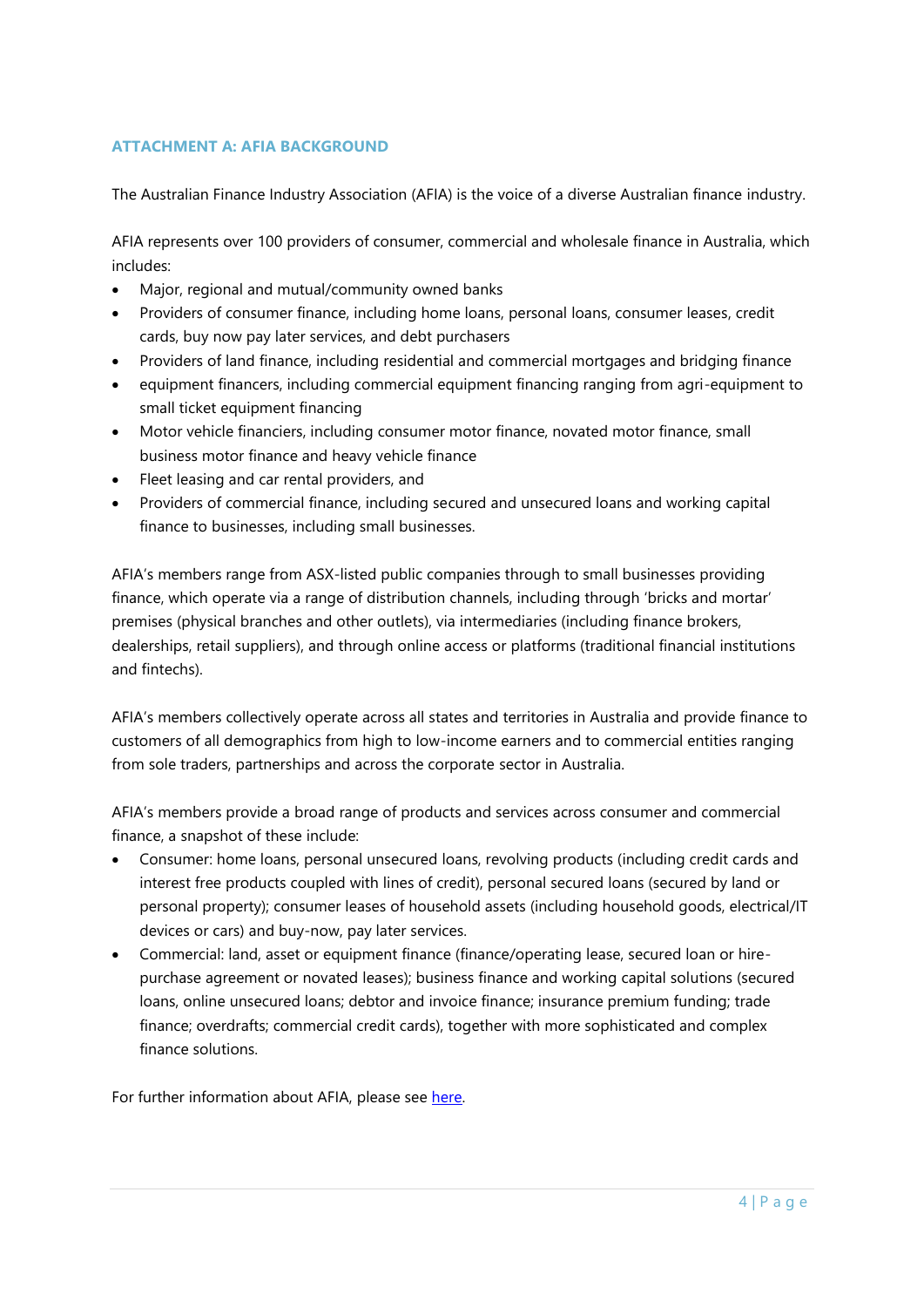#### **ANNEXURE B – OUR SUBMISSION**

We acknowledge that a significant amount of work has been undertaken by the Government and by Regulators to this reporting regime. Our recommendations are intended to be helpful to the Department in continuing its work on the Tool and on guidance in using the Tool in relation to the reporting requirements.

# **Recommendation 1 – Release the Tool and guidance on how to use the Tool** *as soon as possible* **to provide a reasonable implementation time**

Rule 1 states that large businesses will be required to use the Tool in order to prepare their Payment Times Report.

We note that the Tool or any information in relation to the Tool has yet to be released and, therefore, there is still significant uncertainty as to how the Tool is intended to operate. For example, the Explanatory Memorandum notes that a Tool is being developed so that "*a large business will be able to enter identifying information about their suppliers, with the tool returning a negative result for suppliers that are large or medium businesses*".<sup>3</sup> We note also that the Rules state that "*in practise, the tool will operate to allow a large business to look up each of its suppliers quickly and easily to identify whether or not they are a small business and therefore whether they need to be included in their Payment Times Report*."

It is unclear exactly how the Tool will operate to enable reporting entities to easily select and report on their small business suppliers. There are also outstanding questions around how small business suppliers will be identified through the Tool for example:

- the source of the information that defines small business entities e.g. would there be a correlation with ATO information, or whether small business will be required to self-identify to be included within the Tool;
- the treatment of entities that move in and out of the \$10million turnover threshold for example, will those that drop out be removed from the Tool and vice versa;
- if there is an opt in or opt out mechanism for small business entities included in the Tool and how this is intended to work.

Given there are still a significant number of questions around what the Tool looks like, how the Tool is intended to work and what guidance will be provided to reporting entities using the Tool, we recommend that the Tool be released *as soon as possible* to enable large business to review and implement the necessary changes to processes and procedures to enable the required reporting.

<sup>3</sup> Payment Times Reporting Bill 2020 Explanatory Memorandum page 5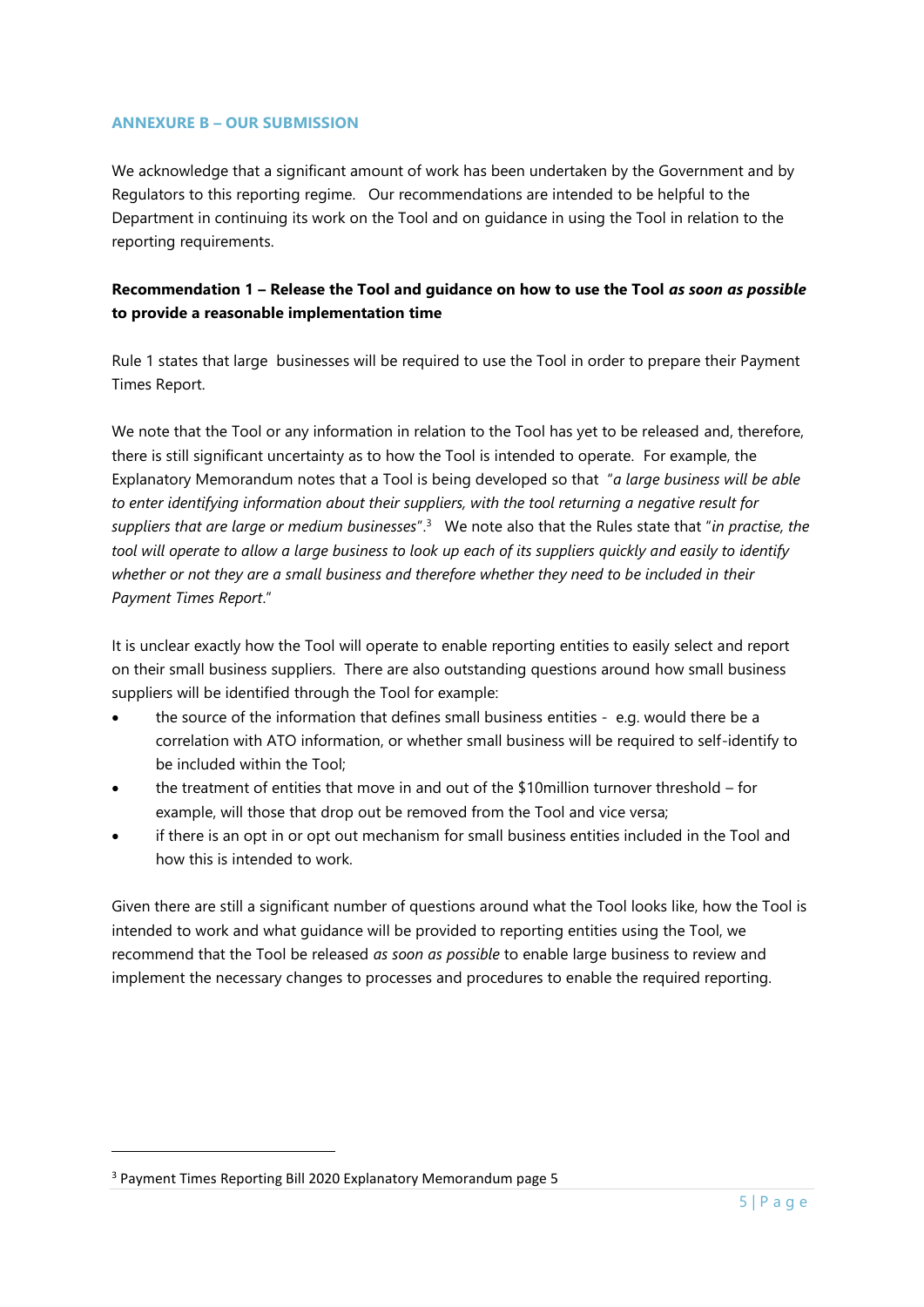# **Recommendation 2 - provide useful guidance to small business consumers and large business reporters**

### For small business users of reports

The Explanatory Memorandum notes that the purpose of the report is to improve transparency so that small businesses will be able to make more informed decisions about their potential customers. The intent of the Framework is to help, support and educate small businesses in relation to payment times. However, the Rules are not clear about exactly how small businesses should make use of and utilise the reports.

We therefore suggest, to achieve the stipulated objectives of the Framework i.e. to assist, support and educate small businesses around payment times, that it would be very helpful to small business suppliers for the Payment Times Reporting Regulator or another stakeholder, such as the ASBFEO to:

- **Publish Small business guides**: to help small business suppliers decipher and utilise these reports in their business decision-making processes.
- **Run practical workshops**: including virtual or online workshops or videos to give small business access to practical examples of how small business can utilise these reports to manage their supply chain payments.
- **Run an awareness campaign on the reports**: small business can only utilise these reports if they know that these reports are available. It is therefore important for either DISER or the chosen stakeholder to run an awareness campaign to ensure that small business understand this new regime and how to access the reports.

#### For large business reporters

We understand the Bill has been drafted to take into consideration feedback received through an extensive consultation period. However, in our view, there is still scope and opportunity for DISER to provide further guidance to reporting entities. We have identified the following examples of where DISER can and should provide further guidance:

- **Definition of reporting entity**: The Bill notes that the definition of a reporting entity is one that meets the definition of section 7 of the Act. The Explanatory Memorandum provides examples of where an entity is considered to be a reporting entity (i.e. where the entity is part of a large corporate group) and these examples are helpful. However, we note the definitions do not cover instances where the controlling entity of the organisation is domiciled overseas. As a result, in is potentially unclear whether Australian subsidiaries of overseas controlling entities (where the subsidiary falls below the \$100m threshold but the group meets the \$100m threshold) will be required to be a reporting entity. It would be helpful for the Rules to clarify this situation.
- **Who is considered to be a responsible member**: We note that the Bill requires a responsible member within the reporting entity to approve and sign the Payment Times Report prior to lodgement. We suggest it would be helpful to reporting entities for DISER to provide guidance on who within the organisation may be deemed a responsible member as envisioned within the Bill (i.e. would it be a board member, a member of the executive management team, or duly authorised person).